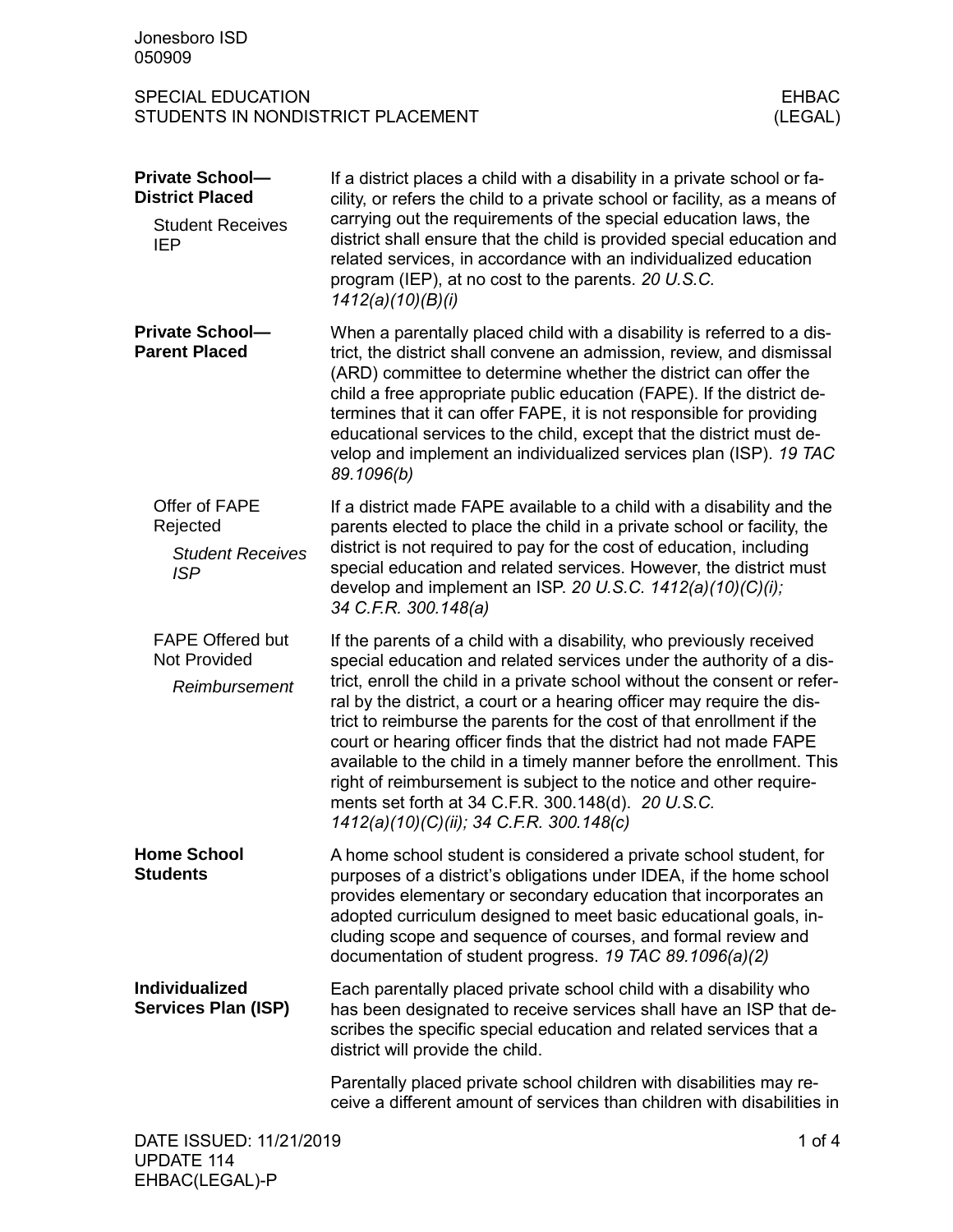## SPECIAL EDUCATION EHBAC STUDENTS IN NONDISTRICT PLACEMENT

|                             | public schools. No parentally placed private school child has an in-<br>dividual right to receive some or all of the special education and re-<br>lated services that the child would receive if enrolled in a public<br>school.                                                                                                                                                                              |                                                                                                                                                                                                                                                                                                                                                                                        |  |  |  |
|-----------------------------|---------------------------------------------------------------------------------------------------------------------------------------------------------------------------------------------------------------------------------------------------------------------------------------------------------------------------------------------------------------------------------------------------------------|----------------------------------------------------------------------------------------------------------------------------------------------------------------------------------------------------------------------------------------------------------------------------------------------------------------------------------------------------------------------------------------|--|--|--|
|                             |                                                                                                                                                                                                                                                                                                                                                                                                               | Decisions about the services that will be provided must be made in<br>accordance with 34 C.F.R. 300.134(c) (consultation process) and<br>300.137(c) (attendance of private school representatives at ser-<br>vices plan committee meetings). A district must make the final deci-<br>sions with respect to the services to be provided.                                                |  |  |  |
|                             | 34 C.F.R. 300.137, .138                                                                                                                                                                                                                                                                                                                                                                                       |                                                                                                                                                                                                                                                                                                                                                                                        |  |  |  |
| <b>Dual Enrollment</b>      | Parents shall have the right to "dual enroll" an eligible student age<br>three or four in both the public school and a private school begin-<br>ning on the student's third birthday and continuing until the end of<br>the school year in which the student turns five, or until the student<br>is eligible to attend a district's kindergarten program, whichever<br>comes first, subject to the following: |                                                                                                                                                                                                                                                                                                                                                                                        |  |  |  |
|                             | 1.                                                                                                                                                                                                                                                                                                                                                                                                            | The student's ARD committee shall develop an IEP designed<br>to provide the student with FAPE in the least restrictive envi-<br>ronment (LRE).                                                                                                                                                                                                                                         |  |  |  |
|                             | 2.                                                                                                                                                                                                                                                                                                                                                                                                            | From the IEP, the parent and the district shall determine<br>which special education and/or related services will be pro-<br>vided to the student and the location where those services will<br>be provided, based on the requirements concerning place-<br>ment in the LRE and the policies and procedures of the dis-<br>trict.                                                      |  |  |  |
|                             | 3.                                                                                                                                                                                                                                                                                                                                                                                                            | The district shall be responsible for employing and supervis-<br>ing the personnel providing the service, providing the needed<br>instructional materials, and maintaining pupil accounting rec-<br>ords. Materials and services provided shall be consistent with<br>those provided for students enrolled only in the public school<br>and shall remain the property of the district. |  |  |  |
|                             | 19 TAC 89.1096(c)                                                                                                                                                                                                                                                                                                                                                                                             |                                                                                                                                                                                                                                                                                                                                                                                        |  |  |  |
| <b>Responsible District</b> | The district where a student resides is responsible for providing<br>special education and related services to a student whose parents<br>choose dual enrollment.                                                                                                                                                                                                                                             |                                                                                                                                                                                                                                                                                                                                                                                        |  |  |  |
|                             | If the parents decline dual enrollment, but request an ISP, the dis-<br>trict where the private school is located is responsible for develop-<br>ment of the ISP for a student designated to receive services.                                                                                                                                                                                                |                                                                                                                                                                                                                                                                                                                                                                                        |  |  |  |

*19 TAC 89.1096(c), (d)*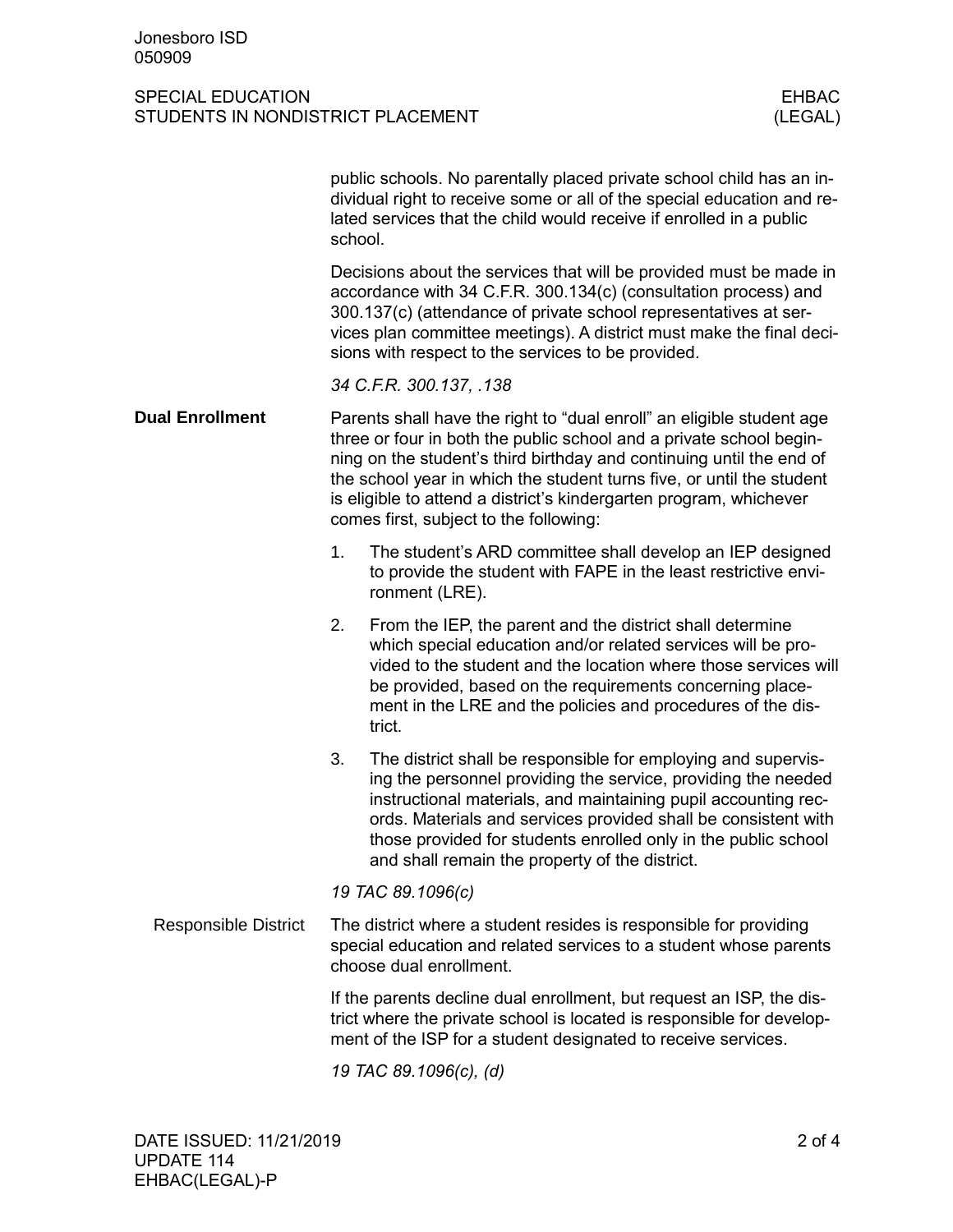| Jonesboro ISD<br>050909                                                                  |                                                                                                                                                                                                                                                                                                                                                                                                                                            |  |
|------------------------------------------------------------------------------------------|--------------------------------------------------------------------------------------------------------------------------------------------------------------------------------------------------------------------------------------------------------------------------------------------------------------------------------------------------------------------------------------------------------------------------------------------|--|
| <b>SPECIAL EDUCATION</b><br><b>EHBAC</b><br>STUDENTS IN NONDISTRICT PLACEMENT<br>(LEGAL) |                                                                                                                                                                                                                                                                                                                                                                                                                                            |  |
| <b>Transportation</b>                                                                    | If a student has been placed by his or her parents in a private<br>school or facility, a district shall provide special transportation with<br>federal funds only when the ARD committee determines that the<br>condition of the student warrants the service in order for the stu-<br>dent to receive the special education and related services (if any)<br>set forth in the IEP. 19 TAC 89.1096(e)                                      |  |
| <b>District Charter</b><br><b>Schools</b>                                                | A district shall serve children with disabilities attending district char-<br>ter schools in the same manner as it serves children with disabili-<br>ties in its other schools and shall provide federal special education<br>funds to those schools in the same manner as it provides those<br>funds to its other schools. 20 U.S.C. 1413(a)(5); 34 C.F.R.<br>300.209(b)                                                                  |  |
| <b>Residential Facilities</b><br>Identification of<br><b>Students</b>                    | If a residential facility that is licensed by appropriate state agencies<br>is located within the district's boundaries, the district must provide<br>special education and related services to eligible students residing<br>in the facility.                                                                                                                                                                                             |  |
|                                                                                          | If, after contacting the facility to offer services to eligible students<br>with disabilities, a district determines that educational services are<br>provided through a charter school, approved non-public school, or<br>a facility operated private school, the district is not required to pro-<br>vide services. However, a district shall annually contact the facility<br>to offer services to eligible students with disabilities. |  |
|                                                                                          | 19 TAC 89.1001(c)                                                                                                                                                                                                                                                                                                                                                                                                                          |  |
| <b>District Placements</b>                                                               | A district may contract with a public or private facility, institution, or<br>agency inside or outside of Texas for residential placement for a<br>student with a disability when the ARD committee determines that<br>a residential placement is necessary for the student to receive<br>FAPE. Contracts for residential placement must be approved by<br>the commissioner. Education Code 29.008(a); 19 TAC 89.61(a)                     |  |
|                                                                                          | If placement in a public or private residential program is necessary<br>to provide special education and related services, the program, in-<br>cluding non-medical care and room and board, must be at no cost<br>to the parents. 34 C.F.R. 300.104                                                                                                                                                                                        |  |
|                                                                                          | If a district contracts for education services, rather than providing<br>the services itself, it shall oversee the implementation of the stu-<br>dent's IEP and shall annually reevaluate the appropriateness of the<br>arrangement. Education Code 29.008(d)                                                                                                                                                                              |  |
|                                                                                          | Further, a district shall have the responsibilities set forth at 19 Ad-<br>ministrative Code 89.61 regarding students in residential place-<br>ments.                                                                                                                                                                                                                                                                                      |  |